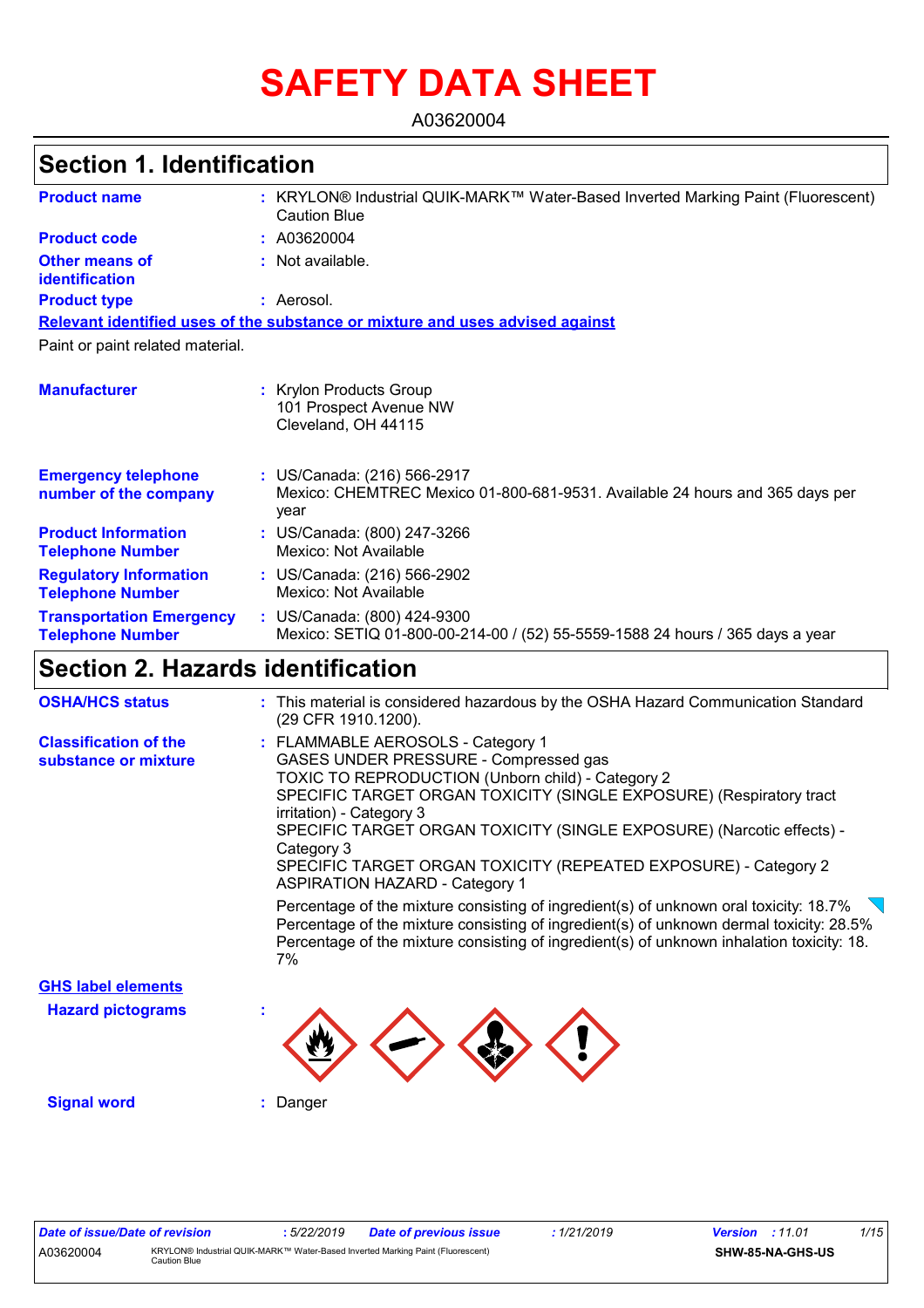# **Section 2. Hazards identification**

| <b>Hazard statements</b>                   | : Extremely flammable aerosol.                                                                                                                                                                                                                                                                                                                                                                                                                                                                                      |  |  |  |
|--------------------------------------------|---------------------------------------------------------------------------------------------------------------------------------------------------------------------------------------------------------------------------------------------------------------------------------------------------------------------------------------------------------------------------------------------------------------------------------------------------------------------------------------------------------------------|--|--|--|
|                                            | Contains gas under pressure; may explode if heated.                                                                                                                                                                                                                                                                                                                                                                                                                                                                 |  |  |  |
|                                            | Suspected of damaging the unborn child.                                                                                                                                                                                                                                                                                                                                                                                                                                                                             |  |  |  |
|                                            | May be fatal if swallowed and enters airways.                                                                                                                                                                                                                                                                                                                                                                                                                                                                       |  |  |  |
|                                            | May cause respiratory irritation.                                                                                                                                                                                                                                                                                                                                                                                                                                                                                   |  |  |  |
|                                            | May cause drowsiness or dizziness.                                                                                                                                                                                                                                                                                                                                                                                                                                                                                  |  |  |  |
|                                            | May cause damage to organs through prolonged or repeated exposure.                                                                                                                                                                                                                                                                                                                                                                                                                                                  |  |  |  |
| <b>Precautionary statements</b>            |                                                                                                                                                                                                                                                                                                                                                                                                                                                                                                                     |  |  |  |
| <b>Prevention</b>                          | : Obtain special instructions before use. Do not handle until all safety precautions have<br>been read and understood. Wear protective gloves. Wear eye or face protection.<br>Wear protective clothing. Keep away from heat, hot surfaces, sparks, open flames and<br>other ignition sources. No smoking. Do not spray on an open flame or other ignition<br>source. Use only outdoors or in a well-ventilated area. Do not breathe dust or mist.<br>Pressurized container: Do not pierce or burn, even after use. |  |  |  |
| <b>Response</b>                            | : Get medical attention if you feel unwell. IF exposed or concerned: Get medical<br>attention. IF INHALED: Remove person to fresh air and keep comfortable for breathing.<br>Call a POISON CENTER or physician if you feel unwell. IF SWALLOWED:<br>Immediately call a POISON CENTER or physician. Do NOT induce vomiting.                                                                                                                                                                                          |  |  |  |
| <b>Storage</b>                             | : Store locked up. Protect from sunlight. Do not expose to temperatures exceeding 50<br>°C/122 °F. Store in a well-ventilated place.                                                                                                                                                                                                                                                                                                                                                                                |  |  |  |
| <b>Disposal</b>                            | : Dispose of contents and container in accordance with all local, regional, national and<br>international regulations.                                                                                                                                                                                                                                                                                                                                                                                              |  |  |  |
| <b>Supplemental label</b><br>elements      | DELAYED EFFECTS FROM LONG TERM OVEREXPOSURE. Contains solvents which<br>can cause permanent brain and nervous system damage. Intentional misuse by<br>deliberately concentrating and inhaling the contents can be harmful or fatal. WARNING:<br>This product contains chemicals known to the State of California to cause cancer and<br>birth defects or other reproductive harm. FOR INDUSTRIAL USE ONLY.                                                                                                          |  |  |  |
|                                            | Please refer to the SDS for additional information. Keep out of reach of children. Keep<br>upright in a cool, dry place. Do not discard empty can in trash compactor.                                                                                                                                                                                                                                                                                                                                               |  |  |  |
| <b>Hazards not otherwise</b><br>classified | : DANGER: Rags, steel wool, other waste soaked with this product, and sanding residue<br>may spontaneously catch fire if improperly discarded. Immediately place rags, steel<br>wool, other waste soaked with this product, and sanding residue in a sealed, water-filled,<br>metal container. Dispose of in accordance with local fire regulations.                                                                                                                                                                |  |  |  |

# **Section 3. Composition/information on ingredients**

| Substance/mixture     | : Mixture        |
|-----------------------|------------------|
| <b>Other means of</b> | : Not available. |
| <b>identification</b> |                  |

### **CAS number/other identifiers**

| <b>Ingredient name</b>            | % by weight | <b>CAS number</b> |
|-----------------------------------|-------------|-------------------|
| Toluene                           | $ $ < 10    | 108-88-3          |
| Propane                           | $≤10$       | 74-98-6           |
| Light Aliphatic Hydrocarbon       | $≤10$       | 64742-47-8        |
| <b>Butane</b>                     | $\leq 5$    | 106-97-8          |
| Lt. Aliphatic Hydrocarbon Solvent | צ≥          | 64742-89-8        |

Any concentration shown as a range is to protect confidentiality or is due to batch variation.

**There are no additional ingredients present which, within the current knowledge of the supplier and in the concentrations applicable, are classified as hazardous to health and hence require reporting in this section.**

**Occupational exposure limits, if available, are listed in Section 8.**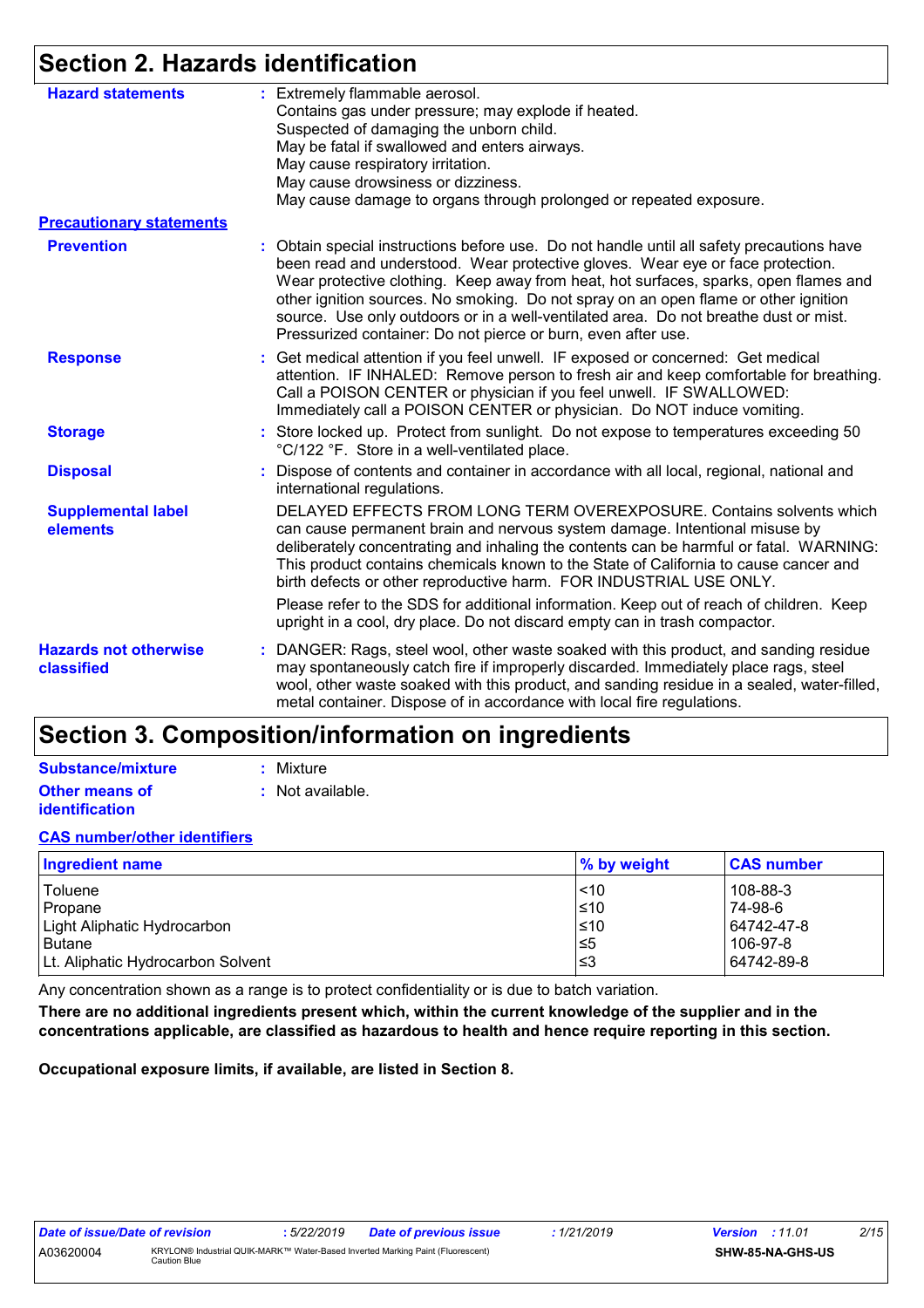# **Section 4. First aid measures**

|                     | <b>Description of necessary first aid measures</b>                                                                                                                                                                                                                                                                                                                                                                                                                                                                                                                                                                                                                                                                                                                                                                                                                                                             |
|---------------------|----------------------------------------------------------------------------------------------------------------------------------------------------------------------------------------------------------------------------------------------------------------------------------------------------------------------------------------------------------------------------------------------------------------------------------------------------------------------------------------------------------------------------------------------------------------------------------------------------------------------------------------------------------------------------------------------------------------------------------------------------------------------------------------------------------------------------------------------------------------------------------------------------------------|
| <b>Eye contact</b>  | : Immediately flush eyes with plenty of water, occasionally lifting the upper and lower<br>eyelids. Check for and remove any contact lenses. Continue to rinse for at least 10<br>minutes. Get medical attention following exposure or if feeling unwell.                                                                                                                                                                                                                                                                                                                                                                                                                                                                                                                                                                                                                                                      |
| <b>Inhalation</b>   | : Remove victim to fresh air and keep at rest in a position comfortable for breathing. If it<br>is suspected that fumes are still present, the rescuer should wear an appropriate mask<br>or self-contained breathing apparatus. If not breathing, if breathing is irregular or if<br>respiratory arrest occurs, provide artificial respiration or oxygen by trained personnel. It<br>may be dangerous to the person providing aid to give mouth-to-mouth resuscitation.<br>Get medical attention. If necessary, call a poison center or physician. If unconscious,<br>place in recovery position and get medical attention immediately. Maintain an open<br>airway. Loosen tight clothing such as a collar, tie, belt or waistband. In case of<br>inhalation of decomposition products in a fire, symptoms may be delayed. The exposed<br>person may need to be kept under medical surveillance for 48 hours. |
| <b>Skin contact</b> | : Flush contaminated skin with plenty of water. Remove contaminated clothing and<br>shoes. Continue to rinse for at least 10 minutes. Get medical attention. Wash clothing<br>before reuse. Clean shoes thoroughly before reuse.                                                                                                                                                                                                                                                                                                                                                                                                                                                                                                                                                                                                                                                                               |
| <b>Ingestion</b>    | : Get medical attention immediately. Call a poison center or physician. Wash out mouth<br>with water. Remove dentures if any. Remove victim to fresh air and keep at rest in a<br>position comfortable for breathing. If material has been swallowed and the exposed<br>person is conscious, give small quantities of water to drink. Stop if the exposed person<br>feels sick as vomiting may be dangerous. Aspiration hazard if swallowed. Can enter<br>lungs and cause damage. Do not induce vomiting. If vomiting occurs, the head should<br>be kept low so that vomit does not enter the lungs. Never give anything by mouth to an<br>unconscious person. If unconscious, place in recovery position and get medical<br>attention immediately. Maintain an open airway. Loosen tight clothing such as a collar,<br>tie, belt or waistband.                                                                |

### **Most important symptoms/effects, acute and delayed**

| <b>Potential acute health effects</b> |                                                                                                                                                                                                                                                                         |
|---------------------------------------|-------------------------------------------------------------------------------------------------------------------------------------------------------------------------------------------------------------------------------------------------------------------------|
| <b>Eye contact</b>                    | : No known significant effects or critical hazards.                                                                                                                                                                                                                     |
| <b>Inhalation</b>                     | : Can cause central nervous system (CNS) depression. May cause drowsiness or<br>dizziness. May cause respiratory irritation.                                                                                                                                            |
| <b>Skin contact</b>                   | : No known significant effects or critical hazards.                                                                                                                                                                                                                     |
| <b>Ingestion</b>                      | : Can cause central nervous system (CNS) depression. May be fatal if swallowed and<br>enters airways.                                                                                                                                                                   |
| Over-exposure signs/symptoms          |                                                                                                                                                                                                                                                                         |
| <b>Eye contact</b>                    | : Adverse symptoms may include the following:<br>irritation<br>redness                                                                                                                                                                                                  |
| <b>Inhalation</b>                     | : Adverse symptoms may include the following:<br>respiratory tract irritation<br>coughing<br>nausea or vomiting<br>headache<br>drowsiness/fatigue<br>dizziness/vertigo<br>unconsciousness<br>reduced fetal weight<br>increase in fetal deaths<br>skeletal malformations |
| <b>Skin contact</b>                   | : Adverse symptoms may include the following:<br>reduced fetal weight<br>increase in fetal deaths<br>skeletal malformations                                                                                                                                             |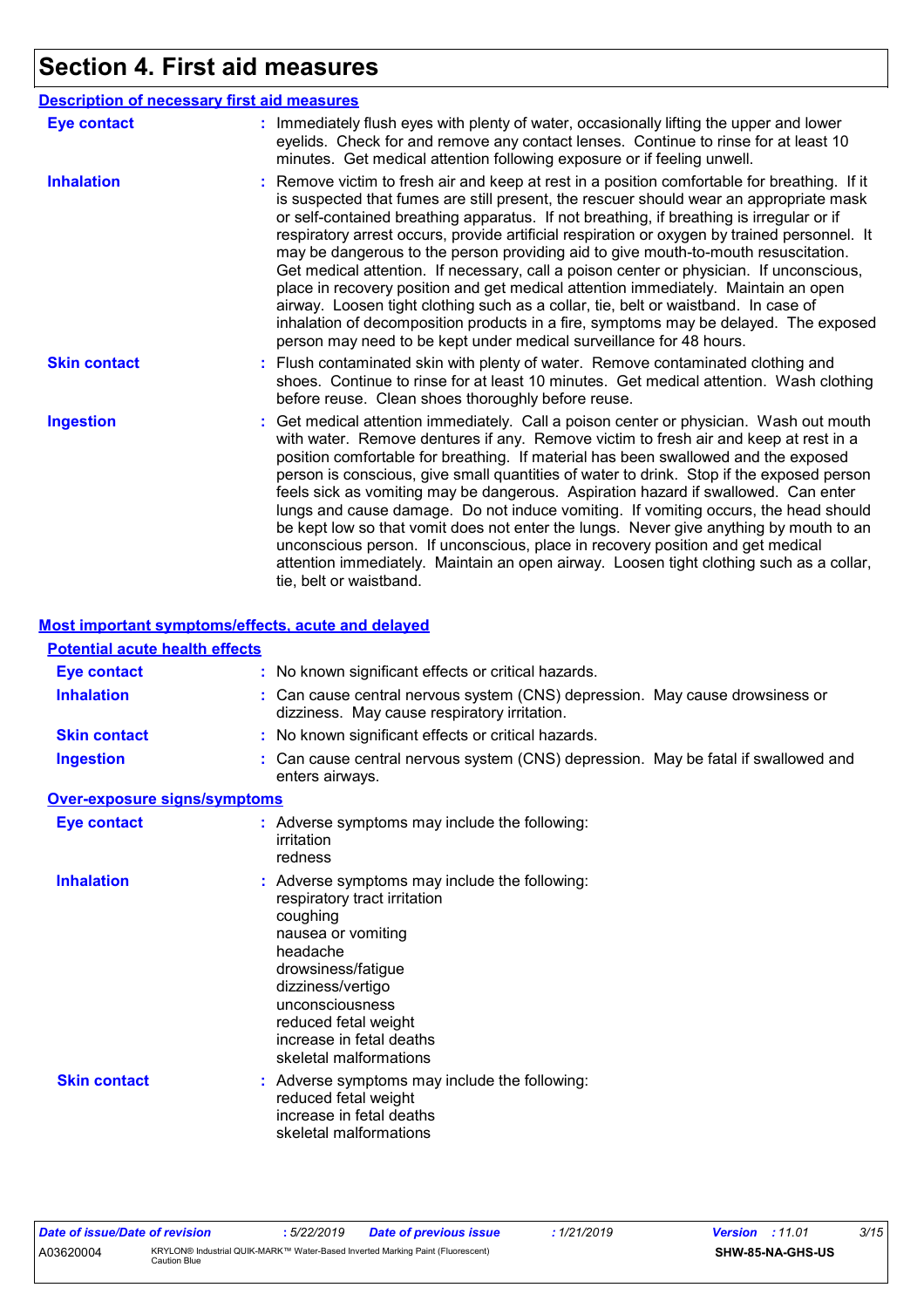# **Section 4. First aid measures**

| <b>Ingestion</b>                  | : Adverse symptoms may include the following:<br>nausea or vomiting<br>reduced fetal weight<br>increase in fetal deaths<br>skeletal malformations                                                                                                                                                                       |  |  |  |
|-----------------------------------|-------------------------------------------------------------------------------------------------------------------------------------------------------------------------------------------------------------------------------------------------------------------------------------------------------------------------|--|--|--|
|                                   | Indication of immediate medical attention and special treatment needed, if necessary                                                                                                                                                                                                                                    |  |  |  |
| <b>Notes to physician</b>         | : In case of inhalation of decomposition products in a fire, symptoms may be delayed.<br>The exposed person may need to be kept under medical surveillance for 48 hours.                                                                                                                                                |  |  |  |
| <b>Specific treatments</b>        | : No specific treatment.                                                                                                                                                                                                                                                                                                |  |  |  |
| <b>Protection of first-aiders</b> | : No action shall be taken involving any personal risk or without suitable training. If it is<br>suspected that fumes are still present, the rescuer should wear an appropriate mask or<br>self-contained breathing apparatus. It may be dangerous to the person providing aid to<br>give mouth-to-mouth resuscitation. |  |  |  |

**See toxicological information (Section 11)**

| <b>Section 5. Fire-fighting measures</b>                 |                                                                                                                                                                                                                                                                                                                                                                                                                                                     |  |  |  |  |
|----------------------------------------------------------|-----------------------------------------------------------------------------------------------------------------------------------------------------------------------------------------------------------------------------------------------------------------------------------------------------------------------------------------------------------------------------------------------------------------------------------------------------|--|--|--|--|
| <b>Extinguishing media</b>                               |                                                                                                                                                                                                                                                                                                                                                                                                                                                     |  |  |  |  |
| <b>Suitable extinguishing</b><br>media                   | : Use an extinguishing agent suitable for the surrounding fire.                                                                                                                                                                                                                                                                                                                                                                                     |  |  |  |  |
| <b>Unsuitable extinguishing</b><br>media                 | : None known.                                                                                                                                                                                                                                                                                                                                                                                                                                       |  |  |  |  |
| <b>Specific hazards arising</b><br>from the chemical     | Extremely flammable aerosol. Runoff to sewer may create fire or explosion hazard. In<br>a fire or if heated, a pressure increase will occur and the container may burst, with the<br>risk of a subsequent explosion. Gas may accumulate in low or confined areas or travel<br>a considerable distance to a source of ignition and flash back, causing fire or explosion.<br>Bursting aerosol containers may be propelled from a fire at high speed. |  |  |  |  |
| <b>Hazardous thermal</b><br>decomposition products       | Decomposition products may include the following materials:<br>carbon dioxide<br>carbon monoxide<br>nitrogen oxides<br>sulfur oxides                                                                                                                                                                                                                                                                                                                |  |  |  |  |
| <b>Special protective actions</b><br>for fire-fighters   | : Promptly isolate the scene by removing all persons from the vicinity of the incident if<br>there is a fire. No action shall be taken involving any personal risk or without suitable<br>training. Move containers from fire area if this can be done without risk. Use water<br>spray to keep fire-exposed containers cool.                                                                                                                       |  |  |  |  |
| <b>Special protective</b><br>equipment for fire-fighters | Fire-fighters should wear appropriate protective equipment and self-contained breathing<br>apparatus (SCBA) with a full face-piece operated in positive pressure mode.                                                                                                                                                                                                                                                                              |  |  |  |  |

# **Section 6. Accidental release measures**

|                                | <b>Personal precautions, protective equipment and emergency procedures</b>                                                                                                                                                                                                                                                                                                                                                                                                                                                                                                                                                                                                                                                                                                       |
|--------------------------------|----------------------------------------------------------------------------------------------------------------------------------------------------------------------------------------------------------------------------------------------------------------------------------------------------------------------------------------------------------------------------------------------------------------------------------------------------------------------------------------------------------------------------------------------------------------------------------------------------------------------------------------------------------------------------------------------------------------------------------------------------------------------------------|
| For non-emergency<br>personnel | : No action shall be taken involving any personal risk or without suitable training.<br>Evacuate surrounding areas. Keep unnecessary and unprotected personnel from<br>entering. In the case of aerosols being ruptured, care should be taken due to the rapid<br>escape of the pressurized contents and propellant. If a large number of containers are<br>ruptured, treat as a bulk material spillage according to the instructions in the clean-up<br>section. Do not touch or walk through spilled material. Shut off all ignition sources. No<br>flares, smoking or flames in hazard area. Avoid breathing vapor or mist. Provide<br>adequate ventilation. Wear appropriate respirator when ventilation is inadequate. Put<br>on appropriate personal protective equipment. |
|                                | For emergency responders : If specialized clothing is required to deal with the spillage, take note of any information in<br>Section 8 on suitable and unsuitable materials. See also the information in "For non-<br>emergency personnel".                                                                                                                                                                                                                                                                                                                                                                                                                                                                                                                                      |

| Date of issue/Date of revision |                                                                                                | : 5/22/2019 | Date of previous issue | : 1/21/2019 | <b>Version</b> : 11.01 |                         | 4/15 |
|--------------------------------|------------------------------------------------------------------------------------------------|-------------|------------------------|-------------|------------------------|-------------------------|------|
| A03620004                      | KRYLON® Industrial QUIK-MARK™ Water-Based Inverted Marking Paint (Fluorescent)<br>Caution Blue |             |                        |             |                        | <b>SHW-85-NA-GHS-US</b> |      |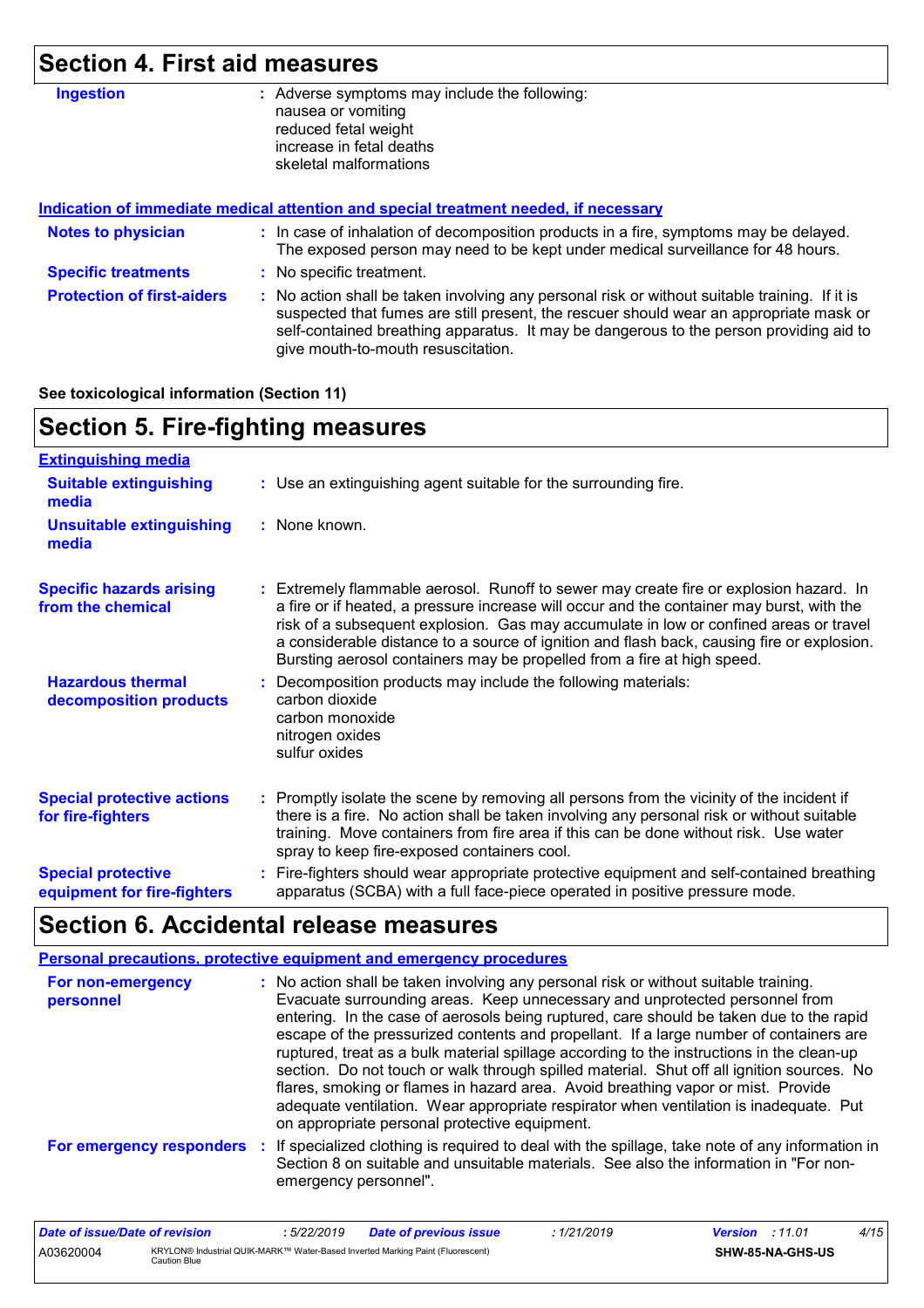# **Section 6. Accidental release measures**

| <b>Environmental precautions</b> | Avoid dispersal of spilled material and runoff and contact with soil, waterways, drains<br>and sewers. Inform the relevant authorities if the product has caused environmental<br>pollution (sewers, waterways, soil or air). |
|----------------------------------|-------------------------------------------------------------------------------------------------------------------------------------------------------------------------------------------------------------------------------|
|                                  |                                                                                                                                                                                                                               |

#### **Methods and materials for containment and cleaning up**

| <b>Small spill</b> | : Stop leak if without risk. Move containers from spill area. Use spark-proof tools and<br>explosion-proof equipment. Dilute with water and mop up if water-soluble. Alternatively,<br>or if water-insoluble, absorb with an inert dry material and place in an appropriate waste<br>disposal container. Dispose of via a licensed waste disposal contractor.                                                                                                                                                                                                                                                                                                                                                                                                        |
|--------------------|----------------------------------------------------------------------------------------------------------------------------------------------------------------------------------------------------------------------------------------------------------------------------------------------------------------------------------------------------------------------------------------------------------------------------------------------------------------------------------------------------------------------------------------------------------------------------------------------------------------------------------------------------------------------------------------------------------------------------------------------------------------------|
| <b>Large spill</b> | : Stop leak if without risk. Move containers from spill area. Use spark-proof tools and<br>explosion-proof equipment. Approach release from upwind. Prevent entry into sewers,<br>water courses, basements or confined areas. Wash spillages into an effluent treatment<br>plant or proceed as follows. Contain and collect spillage with non-combustible,<br>absorbent material e.g. sand, earth, vermiculite or diatomaceous earth and place in<br>container for disposal according to local regulations (see Section 13). Dispose of via a<br>licensed waste disposal contractor. Contaminated absorbent material may pose the<br>same hazard as the spilled product. Note: see Section 1 for emergency contact<br>information and Section 13 for waste disposal. |

# **Section 7. Handling and storage**

#### **Precautions for safe handling**

| <b>Protective measures</b>                                                       | : Put on appropriate personal protective equipment (see Section 8). Pressurized<br>container: protect from sunlight and do not expose to temperatures exceeding 50°C. Do<br>not pierce or burn, even after use. Avoid exposure - obtain special instructions before<br>use. Avoid exposure during pregnancy. Do not handle until all safety precautions have<br>been read and understood. Do not get in eyes or on skin or clothing. Do not breathe<br>vapor or mist. Do not swallow. Avoid breathing gas. Use only with adequate ventilation.<br>Wear appropriate respirator when ventilation is inadequate. Store and use away from<br>heat, sparks, open flame or any other ignition source. Use explosion-proof electrical<br>(ventilating, lighting and material handling) equipment. Use only non-sparking tools.<br>Empty containers retain product residue and can be hazardous. |
|----------------------------------------------------------------------------------|------------------------------------------------------------------------------------------------------------------------------------------------------------------------------------------------------------------------------------------------------------------------------------------------------------------------------------------------------------------------------------------------------------------------------------------------------------------------------------------------------------------------------------------------------------------------------------------------------------------------------------------------------------------------------------------------------------------------------------------------------------------------------------------------------------------------------------------------------------------------------------------|
| <b>Advice on general</b><br>occupational hygiene                                 | : Eating, drinking and smoking should be prohibited in areas where this material is<br>handled, stored and processed. Workers should wash hands and face before eating,<br>drinking and smoking. Remove contaminated clothing and protective equipment before<br>entering eating areas. See also Section 8 for additional information on hygiene<br>measures.                                                                                                                                                                                                                                                                                                                                                                                                                                                                                                                            |
| <b>Conditions for safe storage,</b><br>including any<br><b>incompatibilities</b> | : Store in accordance with local regulations. Store away from direct sunlight in a dry, cool<br>and well-ventilated area, away from incompatible materials (see Section 10) and food<br>and drink. Protect from sunlight. Store locked up. Eliminate all ignition sources. Use<br>appropriate containment to avoid environmental contamination. See Section 10 for<br>incompatible materials before handling or use.                                                                                                                                                                                                                                                                                                                                                                                                                                                                     |

## **Section 8. Exposure controls/personal protection**

### **Control parameters**

**Occupational exposure limits (OSHA United States)**

| <b>Ingredient name</b>         |                     |            |                                                                                | <b>Exposure limits</b>                                                                                                                                                                    |                                                                                                                                                              |      |
|--------------------------------|---------------------|------------|--------------------------------------------------------------------------------|-------------------------------------------------------------------------------------------------------------------------------------------------------------------------------------------|--------------------------------------------------------------------------------------------------------------------------------------------------------------|------|
| Toluene                        |                     |            |                                                                                | TWA: 200 ppm 8 hours.<br>CEIL: 300 ppm<br>AMP: 500 ppm 10 minutes.<br>TWA: 100 ppm 10 hours.<br>TWA: 375 mg/m <sup>3</sup> 10 hours.<br>STEL: 150 ppm 15 minutes.<br>TWA: 20 ppm 8 hours. | OSHA PEL Z2 (United States, 2/2013).<br>NIOSH REL (United States, 10/2016).<br>STEL: 560 mg/m <sup>3</sup> 15 minutes.<br>ACGIH TLV (United States, 3/2018). |      |
| Date of issue/Date of revision |                     | :5/22/2019 | <b>Date of previous issue</b>                                                  | :1/21/2019                                                                                                                                                                                | <b>Version</b> : 11.01                                                                                                                                       | 5/15 |
| A03620004                      | <b>Caution Blue</b> |            | KRYLON® Industrial QUIK-MARK™ Water-Based Inverted Marking Paint (Fluorescent) |                                                                                                                                                                                           | SHW-85-NA-GHS-US                                                                                                                                             |      |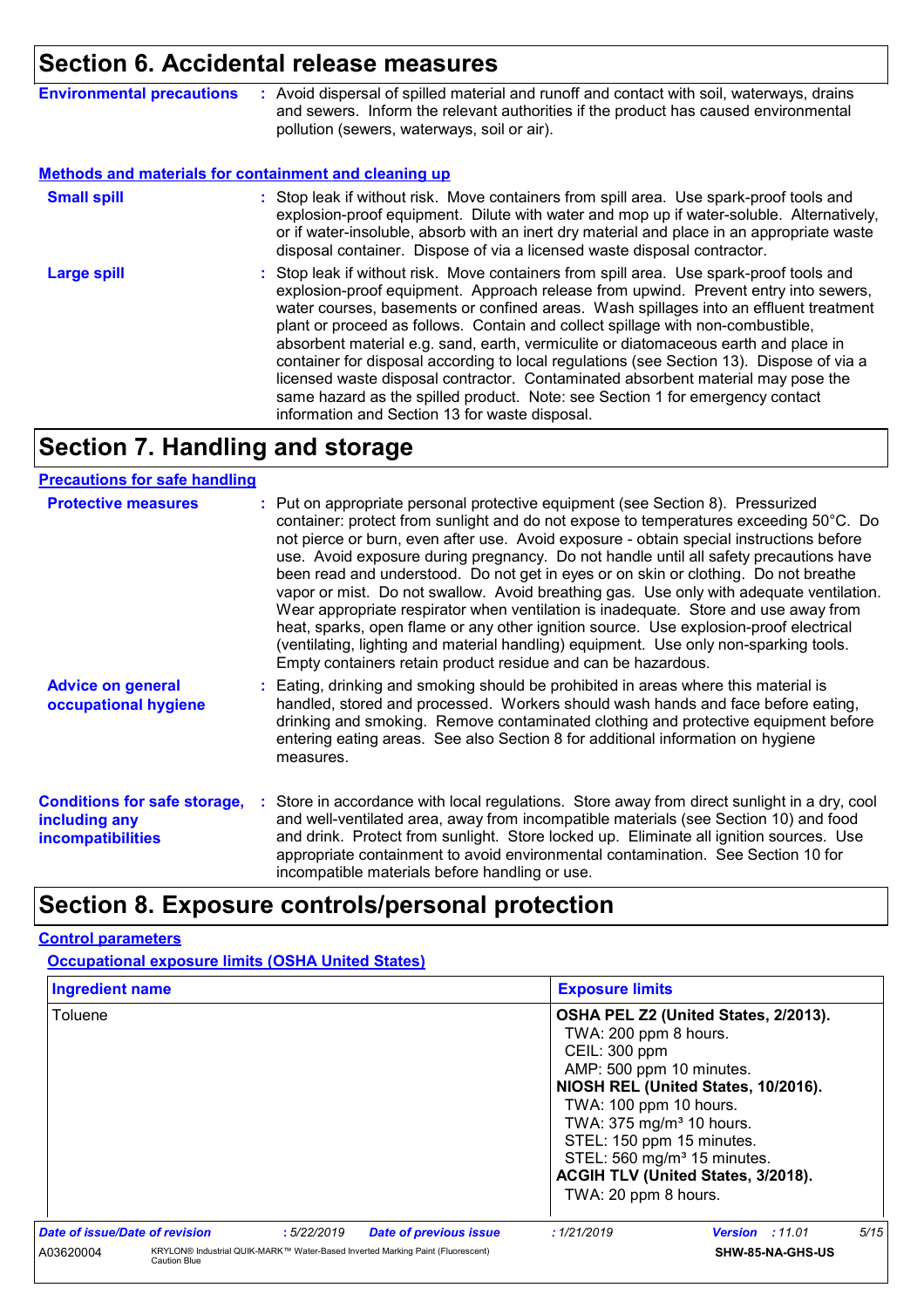# **Section 8. Exposure controls/personal protection**

| Propane                           | NIOSH REL (United States, 10/2016).                |
|-----------------------------------|----------------------------------------------------|
|                                   | TWA: 1000 ppm 10 hours.                            |
|                                   | TWA: 1800 mg/m <sup>3</sup> 10 hours.              |
|                                   | OSHA PEL (United States, 5/2018).                  |
|                                   | TWA: 1000 ppm 8 hours.                             |
|                                   |                                                    |
|                                   | TWA: 1800 mg/m <sup>3</sup> 8 hours.               |
|                                   | ACGIH TLV (United States, 3/2018). Oxygen          |
|                                   | Depletion [Asphyxiant].                            |
| Light Aliphatic Hydrocarbon       | ACGIH TLV (United States, 3/2018).                 |
|                                   | Absorbed through skin.                             |
|                                   | TWA: 200 mg/m <sup>3</sup> , (as total hydrocarbon |
|                                   | vapor) 8 hours.                                    |
| <b>Butane</b>                     | NIOSH REL (United States, 10/2016).                |
|                                   | TWA: 800 ppm 10 hours.                             |
|                                   | TWA: 1900 mg/m <sup>3</sup> 10 hours.              |
|                                   | ACGIH TLV (United States, 3/2018).                 |
|                                   | STEL: 1000 ppm 15 minutes.                         |
|                                   |                                                    |
| Lt. Aliphatic Hydrocarbon Solvent | None.                                              |

### **Occupational exposure limits (Canada)**

| <b>Ingredient name</b>                                                        | <b>Exposure limits</b>                                                                                                                                                                                                                                                                                                                                                                                                                                                                                                                                                     |
|-------------------------------------------------------------------------------|----------------------------------------------------------------------------------------------------------------------------------------------------------------------------------------------------------------------------------------------------------------------------------------------------------------------------------------------------------------------------------------------------------------------------------------------------------------------------------------------------------------------------------------------------------------------------|
| Toluene                                                                       | CA Alberta Provincial (Canada, 6/2018).<br>Absorbed through skin.<br>8 hrs OEL: 50 ppm 8 hours.<br>8 hrs OEL: 188 mg/m <sup>3</sup> 8 hours.<br><b>CA British Columbia Provincial (Canada,</b><br>7/2018).<br>TWA: 20 ppm 8 hours.<br>CA Ontario Provincial (Canada, 1/2018).<br>TWA: 20 ppm 8 hours.<br>CA Quebec Provincial (Canada, 1/2014).<br>Absorbed through skin.<br>TWAEV: 50 ppm 8 hours.<br>TWAEV: 188 mg/m <sup>3</sup> 8 hours.<br>CA Saskatchewan Provincial (Canada,<br>7/2013). Absorbed through skin.<br>STEL: 60 ppm 15 minutes.<br>TWA: 50 ppm 8 hours. |
| Normal propane                                                                | CA Alberta Provincial (Canada, 6/2018).<br>8 hrs OEL: 1000 ppm 8 hours.<br>CA Quebec Provincial (Canada, 1/2014).<br>TWAEV: 1000 ppm 8 hours.<br>TWAEV: 1800 mg/m <sup>3</sup> 8 hours.<br>CA Ontario Provincial (Canada, 1/2018).<br>TWA: 1000 ppm 8 hours.<br><b>CA Saskatchewan Provincial (Canada,</b><br>7/2013).<br>STEL: 1250 ppm 15 minutes.<br>TWA: 1000 ppm 8 hours.<br><b>CA British Columbia Provincial (Canada,</b><br>7/2018). Oxygen Depletion [Asphyxiant].                                                                                                |
| Petroleum refining, hydrotreated light distillate                             | <b>CA British Columbia Provincial (Canada,</b><br>7/2018). Absorbed through skin.<br>TWA: 200 mg/m <sup>3</sup> , (as total hydrocarbon<br>vapour) 8 hours.<br>CA Alberta Provincial (Canada, 6/2018).<br>Absorbed through skin.<br>8 hrs OEL: 200 mg/m <sup>3</sup> , (as total hydrocarbon<br>vapour) 8 hours.<br>CA Ontario Provincial (Canada, 1/2018).                                                                                                                                                                                                                |
| Date of issue/Date of revision<br>:5/22/2019<br><b>Date of previous issue</b> | 6/15<br>: 1/21/2019<br><b>Version : 11.01</b>                                                                                                                                                                                                                                                                                                                                                                                                                                                                                                                              |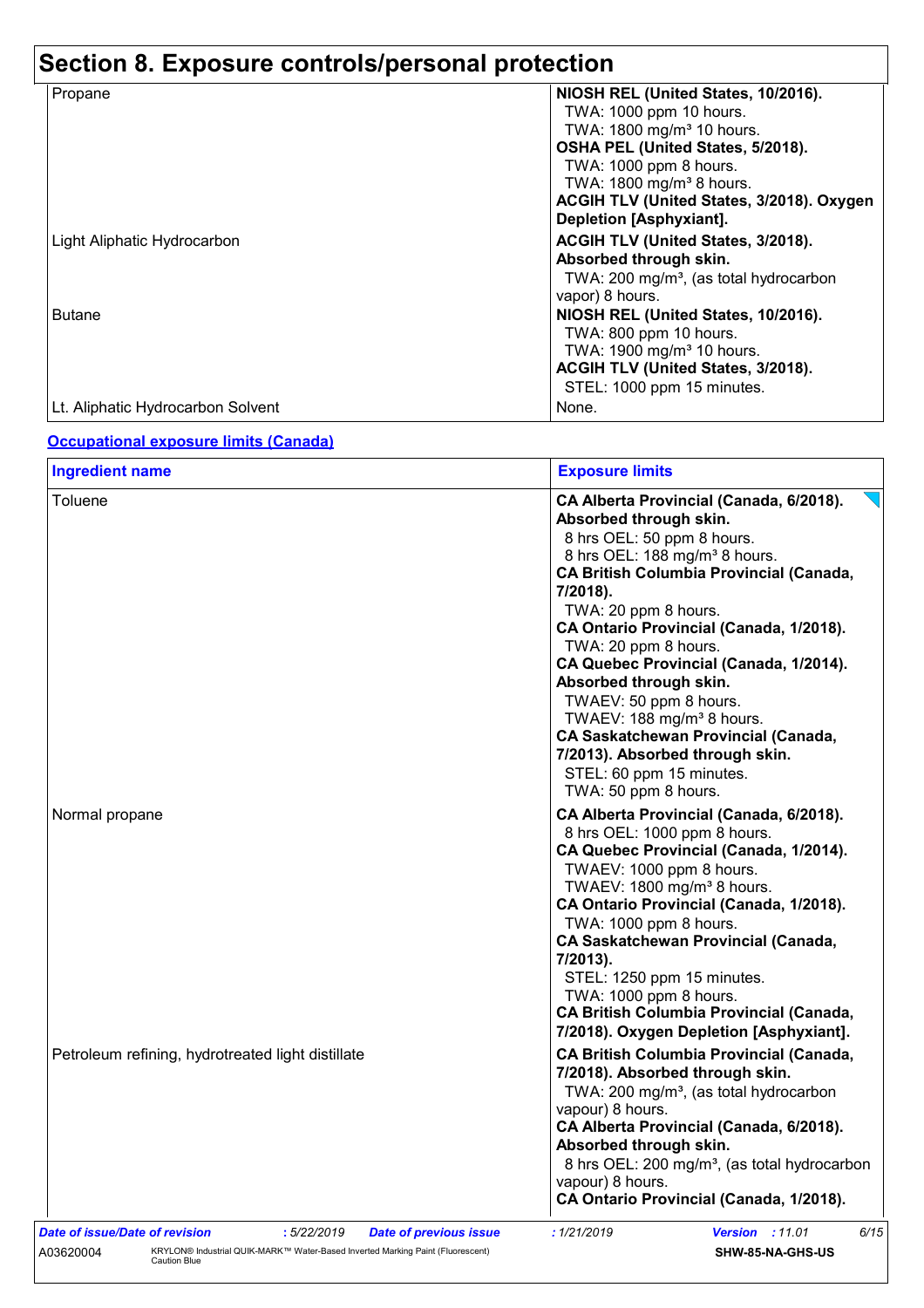# **Section 8. Exposure controls/personal protection**

|               | Absorbed through skin.                             |
|---------------|----------------------------------------------------|
|               | TWA: 200 mg/m <sup>3</sup> , (as total hydrocarbon |
|               | vapour) 8 hours.                                   |
| <b>Butane</b> | CA Alberta Provincial (Canada, 6/2018).            |
|               | 8 hrs OEL: 1000 ppm 8 hours.                       |
|               | CA Quebec Provincial (Canada, 1/2014).             |
|               | TWAEV: 800 ppm 8 hours.                            |
|               | TWAEV: 1900 mg/m <sup>3</sup> 8 hours.             |
|               | CA Ontario Provincial (Canada, 1/2018).            |
|               | TWA: 800 ppm 8 hours.                              |
|               | <b>CA Saskatchewan Provincial (Canada,</b>         |
|               | 7/2013).                                           |
|               | STEL: 1250 ppm 15 minutes.                         |
|               | TWA: 1000 ppm 8 hours.                             |
|               | <b>CA British Columbia Provincial (Canada,</b>     |
|               | 7/2018).                                           |
|               | STEL: 1000 ppm 15 minutes.                         |
|               |                                                    |

#### **Occupational exposure limits (Mexico)**

| <b>Ingredient name</b>      | <b>Exposure limits</b>                                                                                                                |
|-----------------------------|---------------------------------------------------------------------------------------------------------------------------------------|
| Toluene                     | NOM-010-STPS-2014 (Mexico, 4/2016).<br>TWA: 20 ppm 8 hours.                                                                           |
| Propane                     | NOM-010-STPS-2014 (Mexico, 4/2016).<br>TWA: 1000 ppm 8 hours.                                                                         |
| Light Aliphatic Hydrocarbon | ACGIH TLV (United States, 3/2018).<br>Absorbed through skin.<br>TWA: 200 mg/m <sup>3</sup> , (as total hydrocarbon<br>vapor) 8 hours. |
| <b>Butane</b>               | NOM-010-STPS-2014 (Mexico, 4/2016).<br>TWA: 1000 ppm 8 hours.                                                                         |

| <b>Appropriate engineering</b><br><b>controls</b> |                                                                                                                                                                                                                                                                                                                                                                    | : Use only with adequate ventilation. Use process enclosures, local exhaust ventilation or<br>other engineering controls to keep worker exposure to airborne contaminants below any<br>recommended or statutory limits. The engineering controls also need to keep gas,<br>vapor or dust concentrations below any lower explosive limits. Use explosion-proof<br>ventilation equipment.           |  |  |  |
|---------------------------------------------------|--------------------------------------------------------------------------------------------------------------------------------------------------------------------------------------------------------------------------------------------------------------------------------------------------------------------------------------------------------------------|---------------------------------------------------------------------------------------------------------------------------------------------------------------------------------------------------------------------------------------------------------------------------------------------------------------------------------------------------------------------------------------------------|--|--|--|
| <b>Environmental exposure</b><br><b>controls</b>  |                                                                                                                                                                                                                                                                                                                                                                    | Emissions from ventilation or work process equipment should be checked to ensure<br>they comply with the requirements of environmental protection legislation. In some<br>cases, fume scrubbers, filters or engineering modifications to the process equipment<br>will be necessary to reduce emissions to acceptable levels.                                                                     |  |  |  |
| <b>Individual protection measures</b>             |                                                                                                                                                                                                                                                                                                                                                                    |                                                                                                                                                                                                                                                                                                                                                                                                   |  |  |  |
| <b>Hygiene measures</b>                           |                                                                                                                                                                                                                                                                                                                                                                    | : Wash hands, forearms and face thoroughly after handling chemical products, before<br>eating, smoking and using the lavatory and at the end of the working period.<br>Appropriate techniques should be used to remove potentially contaminated clothing.<br>Wash contaminated clothing before reusing. Ensure that eyewash stations and safety<br>showers are close to the workstation location. |  |  |  |
| <b>Eye/face protection</b>                        | : Safety eyewear complying with an approved standard should be used when a risk<br>assessment indicates this is necessary to avoid exposure to liquid splashes, mists,<br>gases or dusts. If contact is possible, the following protection should be worn, unless<br>the assessment indicates a higher degree of protection: safety glasses with side-<br>shields. |                                                                                                                                                                                                                                                                                                                                                                                                   |  |  |  |
| <b>Skin protection</b>                            |                                                                                                                                                                                                                                                                                                                                                                    |                                                                                                                                                                                                                                                                                                                                                                                                   |  |  |  |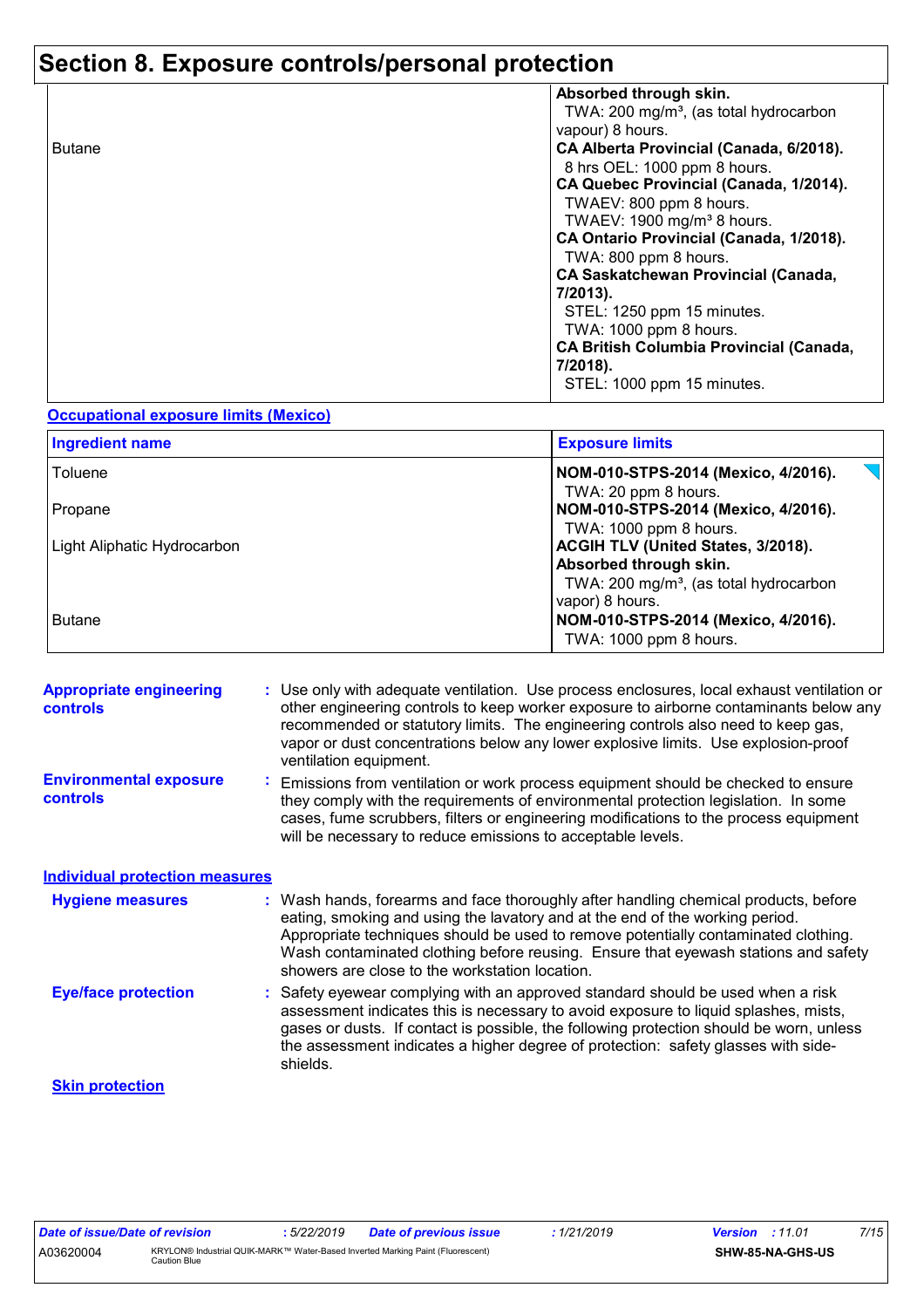# **Section 8. Exposure controls/personal protection**

| <b>Hand protection</b>        | : Chemical-resistant, impervious gloves complying with an approved standard should be<br>worn at all times when handling chemical products if a risk assessment indicates this is<br>necessary. Considering the parameters specified by the glove manufacturer, check<br>during use that the gloves are still retaining their protective properties. It should be<br>noted that the time to breakthrough for any glove material may be different for different<br>glove manufacturers. In the case of mixtures, consisting of several substances, the<br>protection time of the gloves cannot be accurately estimated. |
|-------------------------------|------------------------------------------------------------------------------------------------------------------------------------------------------------------------------------------------------------------------------------------------------------------------------------------------------------------------------------------------------------------------------------------------------------------------------------------------------------------------------------------------------------------------------------------------------------------------------------------------------------------------|
| <b>Body protection</b>        | : Personal protective equipment for the body should be selected based on the task being<br>performed and the risks involved and should be approved by a specialist before<br>handling this product. When there is a risk of ignition from static electricity, wear anti-<br>static protective clothing. For the greatest protection from static discharges, clothing<br>should include anti-static overalls, boots and gloves.                                                                                                                                                                                         |
| <b>Other skin protection</b>  | : Appropriate footwear and any additional skin protection measures should be selected<br>based on the task being performed and the risks involved and should be approved by a<br>specialist before handling this product.                                                                                                                                                                                                                                                                                                                                                                                              |
| <b>Respiratory protection</b> | : Based on the hazard and potential for exposure, select a respirator that meets the<br>appropriate standard or certification. Respirators must be used according to a<br>respiratory protection program to ensure proper fitting, training, and other important<br>aspects of use.                                                                                                                                                                                                                                                                                                                                    |

# **Section 9. Physical and chemical properties**

| <b>Appearance</b>                                 |                                                                 |
|---------------------------------------------------|-----------------------------------------------------------------|
| <b>Physical state</b>                             | $:$ Liquid.                                                     |
| <b>Color</b>                                      | : Not available.                                                |
| <b>Odor</b>                                       | : Not available.                                                |
| <b>Odor threshold</b>                             | : Not available.                                                |
| рH                                                | :7                                                              |
| <b>Melting point/freezing point</b>               | : Not available.                                                |
| <b>Boiling point/boiling range</b>                | Not available.                                                  |
| <b>Flash point</b>                                | Closed cup: -29°C (-20.2°F) [Pensky-Martens Closed Cup]         |
| <b>Evaporation rate</b>                           | $: 2$ (butyl acetate = 1)                                       |
| <b>Flammability (solid, gas)</b>                  | : Not available.                                                |
| Lower and upper explosive<br>(flammable) limits   | $:$ Lower: $0.9\%$<br>Upper: 9.5%                               |
| <b>Vapor pressure</b>                             | : 101.3 kPa (760 mm Hg) [at 20°C]                               |
| <b>Vapor density</b>                              | : 1 [Air = 1]                                                   |
| <b>Relative density</b>                           | : 0.86                                                          |
| <b>Solubility</b>                                 | $:$ Not available.                                              |
| <b>Partition coefficient: n-</b><br>octanol/water | : Not available.                                                |
| <b>Auto-ignition temperature</b>                  | : Not available.                                                |
| <b>Decomposition temperature</b>                  | Not available.                                                  |
| <b>Viscosity</b>                                  | Kinematic (40°C (104°F)): <0.205 cm <sup>2</sup> /s (<20.5 cSt) |
| <b>Molecular weight</b>                           | Not applicable.                                                 |
| <b>Aerosol product</b>                            |                                                                 |
| <b>Type of aerosol</b>                            | : Spray                                                         |
| <b>Heat of combustion</b>                         | $: 13.196$ kJ/g                                                 |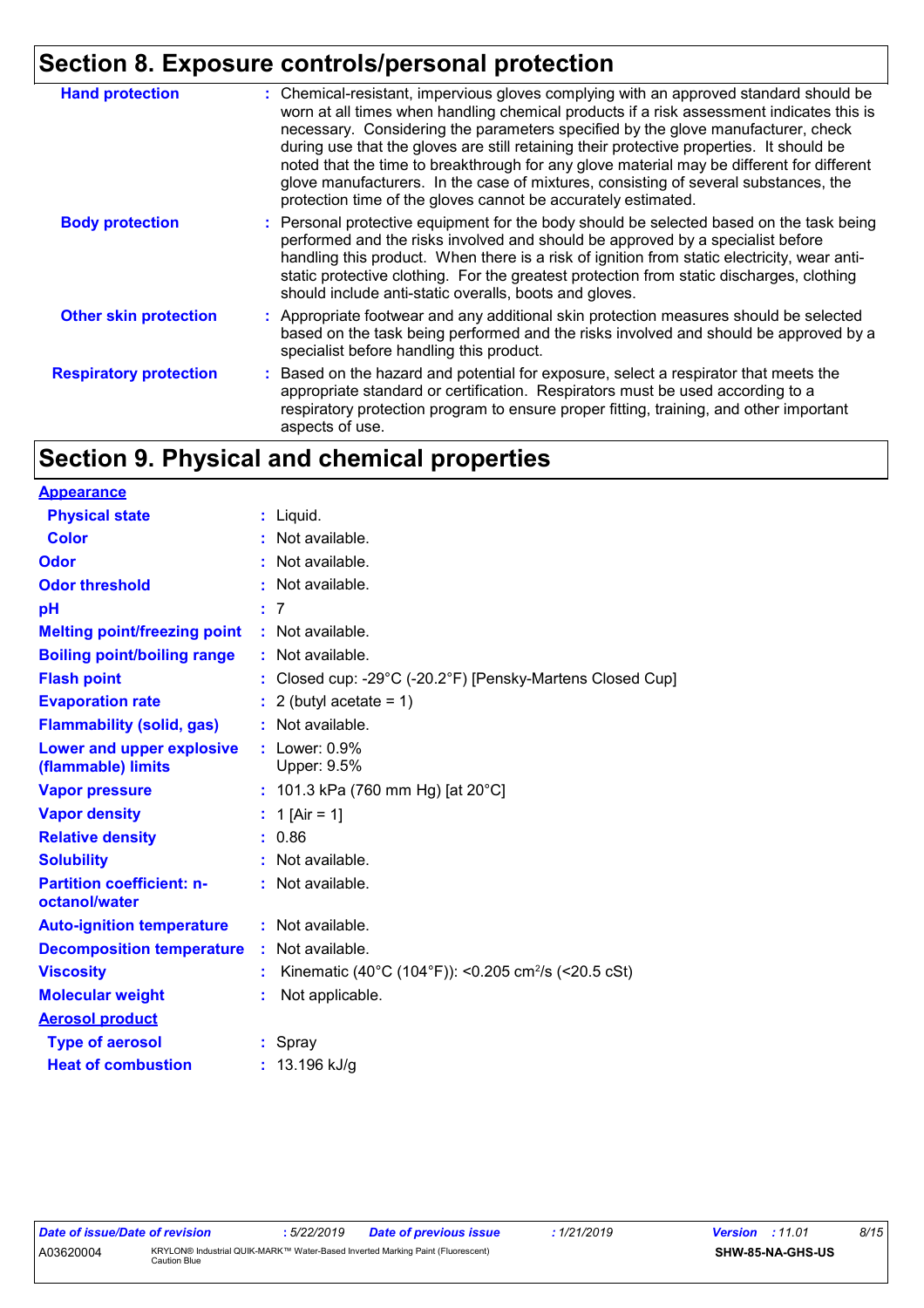# **Section 10. Stability and reactivity**

| <b>Reactivity</b>                                   | : No specific test data related to reactivity available for this product or its ingredients.              |
|-----------------------------------------------------|-----------------------------------------------------------------------------------------------------------|
| <b>Chemical stability</b>                           | : The product is stable.                                                                                  |
| <b>Possibility of hazardous</b><br><b>reactions</b> | : Under normal conditions of storage and use, hazardous reactions will not occur.                         |
| <b>Conditions to avoid</b>                          | : Avoid all possible sources of ignition (spark or flame).                                                |
| <b>Incompatible materials</b>                       | : No specific data.                                                                                       |
| <b>Hazardous decomposition</b><br>products          | : Under normal conditions of storage and use, hazardous decomposition products should<br>not be produced. |

## **Section 11. Toxicological information**

### **Information on toxicological effects**

### **Acute toxicity**

| <b>Product/ingredient name</b> | <b>Result</b>                | <b>Species</b> | <b>Dose</b>              | <b>Exposure</b> |
|--------------------------------|------------------------------|----------------|--------------------------|-----------------|
| Toluene                        | <b>LC50 Inhalation Vapor</b> | Rat            | 49 g/ $m3$               | 14 hours        |
|                                | LD50 Oral                    | Rat            | $ 636 \text{ mg/kg} $    |                 |
| <b>Butane</b>                  | <b>LC50 Inhalation Vapor</b> | Rat            | $ 658000 \text{ mg/m}^3$ | 14 hours        |

### **Irritation/Corrosion**

| <b>Product/ingredient name</b> | <b>Result</b>            | <b>Species</b> | <b>Score</b> | <b>Exposure</b>            | <b>Observation</b>       |
|--------------------------------|--------------------------|----------------|--------------|----------------------------|--------------------------|
| Toluene                        | Eyes - Mild irritant     | Rabbit         |              | 0.5 minutes<br>100         | $\overline{\phantom{a}}$ |
|                                | Eyes - Mild irritant     | Rabbit         |              | milligrams<br>870          |                          |
|                                |                          |                |              | Micrograms                 | $\overline{\phantom{0}}$ |
|                                | Eyes - Severe irritant   | Rabbit         |              | 24 hours 2                 | $\overline{\phantom{a}}$ |
|                                | Skin - Mild irritant     | Pig            |              | milligrams<br>24 hours 250 | $\blacksquare$           |
|                                | Skin - Mild irritant     |                |              | microliters<br>435         |                          |
|                                |                          | Rabbit         |              | milligrams                 | ۰                        |
|                                | Skin - Moderate irritant | Rabbit         |              | 24 hours 20                | $\overline{\phantom{a}}$ |
|                                | Skin - Moderate irritant | Rabbit         |              | milligrams<br>500          | $\overline{\phantom{0}}$ |
|                                |                          |                |              | milligrams                 |                          |

### **Sensitization**

Not available.

### **Mutagenicity**

Not available.

### **Carcinogenicity**

Not available.

#### **Classification**

| <b>Product/ingredient name   OSHA</b> | <b>IARC</b> | <b>NTP</b> |
|---------------------------------------|-------------|------------|
| Toluene                               |             |            |

### **Reproductive toxicity**

Not available.

#### **Teratogenicity**

| ale VI Issue/Dale VI I evision |                                              |
|--------------------------------|----------------------------------------------|
| 03620004                       | <b>KRYLON®</b> Industrial OI<br>Caution Blue |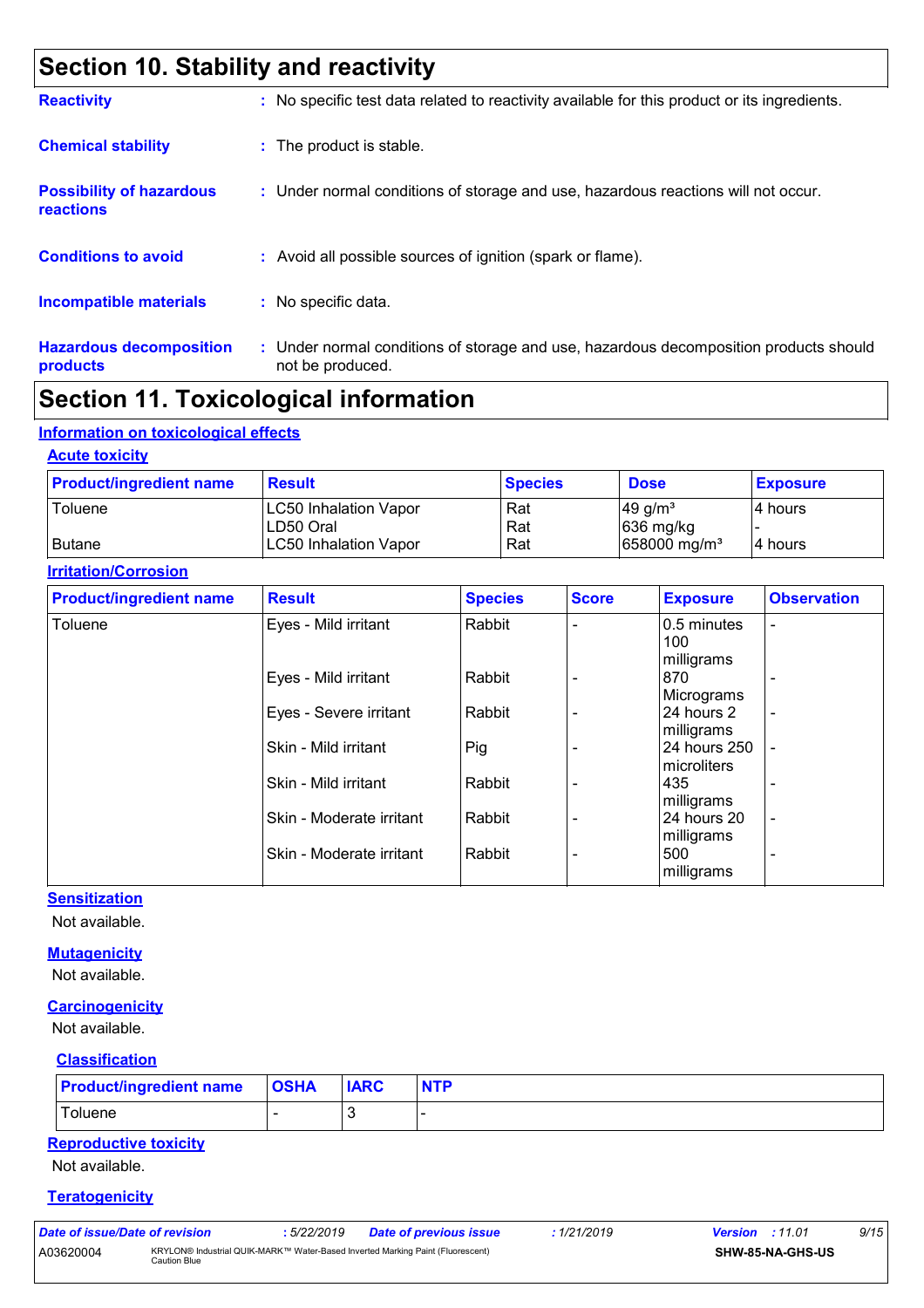# **Section 11. Toxicological information**

Not available.

### **Specific target organ toxicity (single exposure)**

| <b>Name</b>                       | <b>Category</b> | <b>Route of</b><br>exposure | <b>Target organs</b>                                    |
|-----------------------------------|-----------------|-----------------------------|---------------------------------------------------------|
| Toluene                           | Category 3      | Not applicable.             | Respiratory tract<br>irritation and<br>Narcotic effects |
| Propane                           | Category 3      | Not applicable.             | Respiratory tract<br>irritation and<br>Narcotic effects |
| Light Aliphatic Hydrocarbon       | Category 3      | Not applicable.             | Respiratory tract<br>irritation and<br>Narcotic effects |
| <b>Butane</b>                     | Category 3      | Not applicable.             | Respiratory tract<br>irritation and<br>Narcotic effects |
| Lt. Aliphatic Hydrocarbon Solvent | Category 3      | Not applicable.             | Respiratory tract<br>irritation and<br>Narcotic effects |

### **Specific target organ toxicity (repeated exposure)**

| <b>Name</b>                       | <b>Category</b> | <b>Route of</b><br>exposure | <b>Target organs</b> |
|-----------------------------------|-----------------|-----------------------------|----------------------|
| Toluene                           | Category 2      | INot determined             | Not determined       |
| Propane                           | Category 2      | INot determined             | Not determined       |
| Light Aliphatic Hydrocarbon       | Category 2      | INot determined             | Not determined       |
| <b>Butane</b>                     | Category 2      | INot determined             | Not determined       |
| Lt. Aliphatic Hydrocarbon Solvent | Category 2      | INot determined             | Not determined       |

### **Aspiration hazard**

| <b>Name</b>                       | <b>Result</b>                         |
|-----------------------------------|---------------------------------------|
| Toluene                           | <b>ASPIRATION HAZARD - Category 1</b> |
| <b>I</b> Propane                  | <b>ASPIRATION HAZARD - Category 1</b> |
| Light Aliphatic Hydrocarbon       | <b>ASPIRATION HAZARD - Category 1</b> |
| <b>Butane</b>                     | <b>ASPIRATION HAZARD - Category 1</b> |
| Lt. Aliphatic Hydrocarbon Solvent | <b>ASPIRATION HAZARD - Category 1</b> |

#### **Information on the likely :** Not available.

## **routes of exposure**

### **Potential acute health effects**

| <b>Eye contact</b>  | : No known significant effects or critical hazards.                                                                          |  |
|---------------------|------------------------------------------------------------------------------------------------------------------------------|--|
| <b>Inhalation</b>   | : Can cause central nervous system (CNS) depression. May cause drowsiness or<br>dizziness. May cause respiratory irritation. |  |
| <b>Skin contact</b> | : No known significant effects or critical hazards.                                                                          |  |
| <b>Ingestion</b>    | : Can cause central nervous system (CNS) depression. May be fatal if swallowed and<br>enters airways.                        |  |

### **Symptoms related to the physical, chemical and toxicological characteristics**

| : Adverse symptoms may include the following: |
|-----------------------------------------------|
| irritation                                    |
| redness                                       |
|                                               |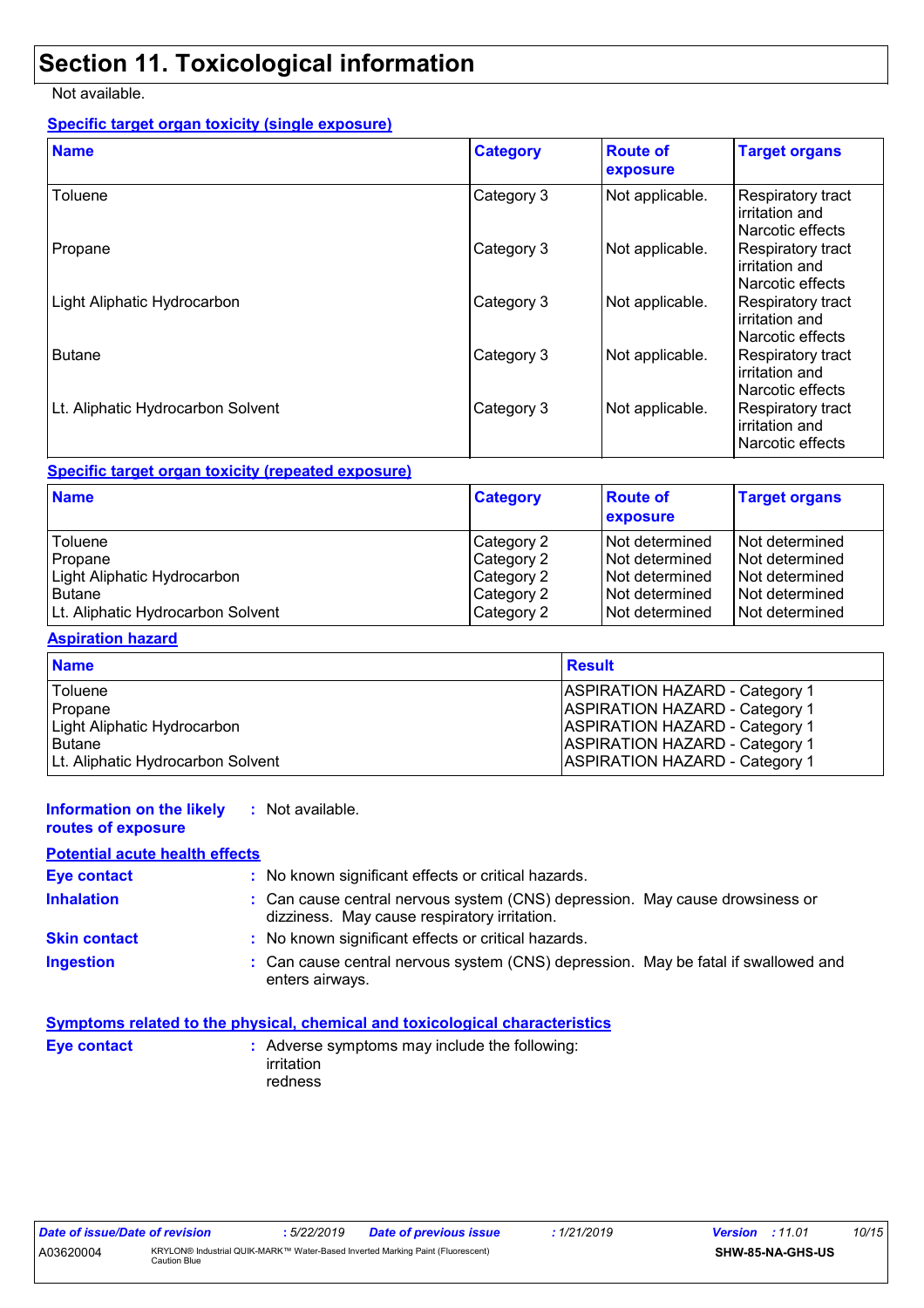# **Section 11. Toxicological information**

| <b>Inhalation</b>                       | : Adverse symptoms may include the following:<br>respiratory tract irritation<br>coughing<br>nausea or vomiting<br>headache<br>drowsiness/fatigue<br>dizziness/vertigo<br>unconsciousness<br>reduced fetal weight<br>increase in fetal deaths |
|-----------------------------------------|-----------------------------------------------------------------------------------------------------------------------------------------------------------------------------------------------------------------------------------------------|
|                                         | skeletal malformations                                                                                                                                                                                                                        |
| <b>Skin contact</b>                     | : Adverse symptoms may include the following:<br>reduced fetal weight<br>increase in fetal deaths<br>skeletal malformations                                                                                                                   |
| <b>Ingestion</b>                        | : Adverse symptoms may include the following:<br>nausea or vomiting<br>reduced fetal weight<br>increase in fetal deaths<br>skeletal malformations                                                                                             |
|                                         | Delayed and immediate effects and also chronic effects from short and long term exposure                                                                                                                                                      |
| <b>Short term exposure</b>              |                                                                                                                                                                                                                                               |
| <b>Potential immediate</b><br>effects   | : Not available.                                                                                                                                                                                                                              |
| <b>Potential delayed effects</b>        | : Not available.                                                                                                                                                                                                                              |
| <b>Long term exposure</b>               |                                                                                                                                                                                                                                               |
| <b>Potential immediate</b><br>effects   | : Not available.                                                                                                                                                                                                                              |
| <b>Potential delayed effects</b>        | : Not available.                                                                                                                                                                                                                              |
| <b>Potential chronic health effects</b> |                                                                                                                                                                                                                                               |
| Not available.                          |                                                                                                                                                                                                                                               |
| <b>General</b>                          | : May cause damage to organs through prolonged or repeated exposure.                                                                                                                                                                          |
| <b>Carcinogenicity</b>                  | : No known significant effects or critical hazards.                                                                                                                                                                                           |
| <b>Mutagenicity</b>                     | No known significant effects or critical hazards.                                                                                                                                                                                             |
| <b>Teratogenicity</b>                   | : Suspected of damaging the unborn child.                                                                                                                                                                                                     |
| <b>Developmental effects</b>            | : No known significant effects or critical hazards.                                                                                                                                                                                           |
| <b>Fertility effects</b>                | : No known significant effects or critical hazards.                                                                                                                                                                                           |
| Numorical mossures of toxicity          |                                                                                                                                                                                                                                               |

### **Numerical measures of toxicity**

#### **Acute toxicity estimates**

| <b>Route</b> | <b>ATE value</b> |
|--------------|------------------|
| Oral         | 5293.1 mg/kg     |

# **Section 12. Ecological information**

**Toxicity**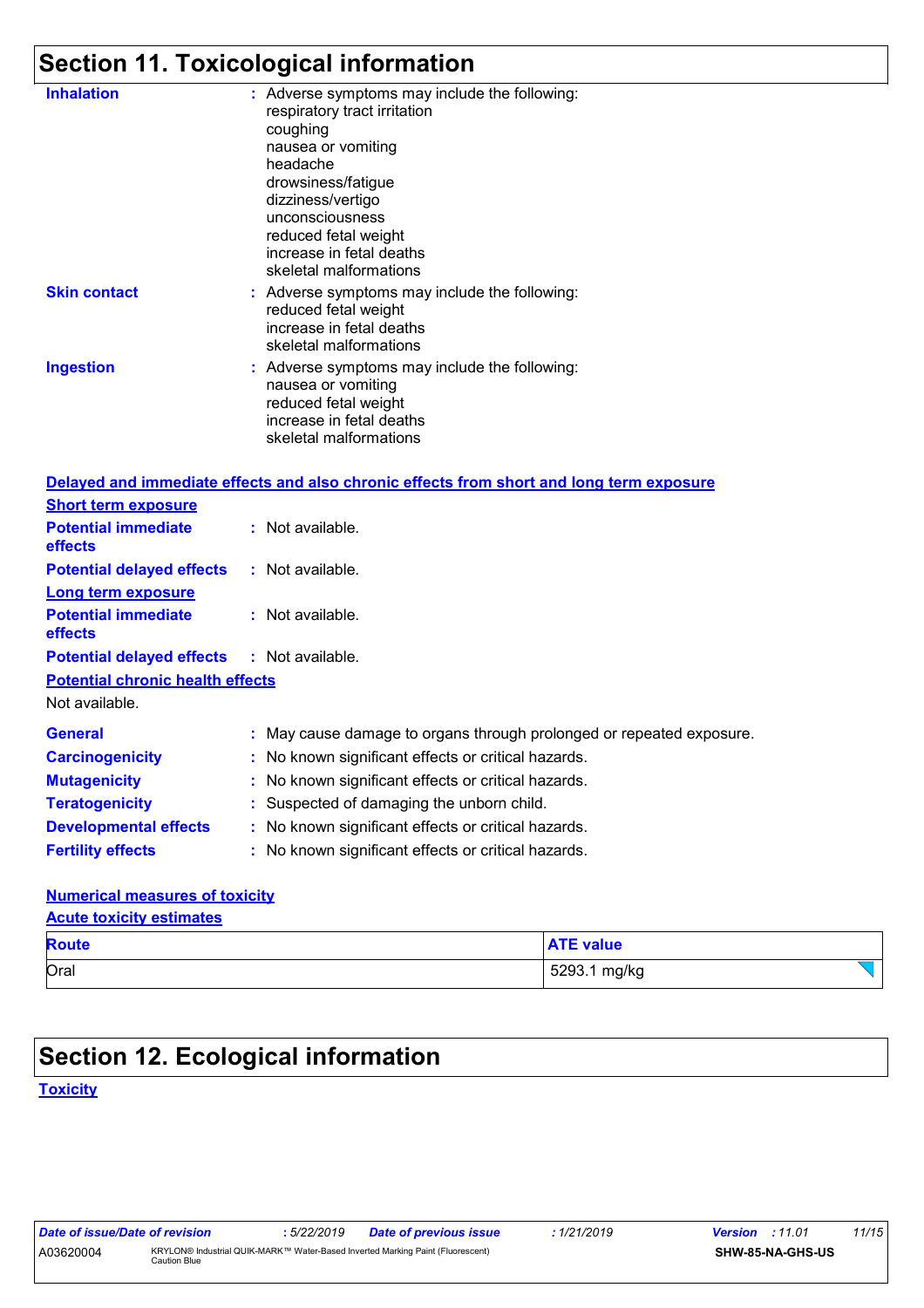# **Section 12. Ecological information**

| <b>Product/ingredient name</b>       | <b>Result</b>                      | <b>Species</b>                                   | <b>Exposure</b> |
|--------------------------------------|------------------------------------|--------------------------------------------------|-----------------|
| Toluene                              | Acute EC50 12500 µg/l Fresh water  | Algae - Pseudokirchneriella<br>subcapitata       | 72 hours        |
|                                      | Acute EC50 11600 µg/l Fresh water  | Crustaceans - Gammarus<br>pseudolimnaeus - Adult | 48 hours        |
|                                      | Acute EC50 5.56 mg/l Fresh water   | Daphnia - Daphnia magna -<br>Neonate             | 48 hours        |
|                                      | Acute LC50 5500 µg/l Fresh water   | Fish - Oncorhynchus kisutch - Fry                | 96 hours        |
|                                      | Chronic NOEC 1000 µg/l Fresh water | Daphnia - Daphnia magna                          | $21$ days       |
| Light Aliphatic Hydrocarbon          | Acute LC50 2200 µg/l Fresh water   | Fish - Lepomis macrochirus                       | 4 days          |
| Lt. Aliphatic Hydrocarbon<br>Solvent | Acute LC50 >100000 ppm Fresh water | Fish - Oncorhynchus mykiss                       | 96 hours        |

### **Persistence and degradability**

| <b>Product/ingredient name</b> | <b>Aquatic half-life</b> | <b>Photolysis</b> | Biodegradability |
|--------------------------------|--------------------------|-------------------|------------------|
| Toluene                        |                          |                   | Readily          |

### **Bioaccumulative potential**

| <b>Product/ingredient name</b>                  | $LoaPow$ | <b>BCF</b>       | <b>Potential</b> |
|-------------------------------------------------|----------|------------------|------------------|
| Toluene<br>Lt. Aliphatic Hydrocarbon<br>Solvent |          | 90<br>10 to 2500 | low<br>high      |

### **Mobility in soil**

| <b>Soil/water partition</b>    | : Not available. |
|--------------------------------|------------------|
| coefficient (K <sub>oc</sub> ) |                  |

#### **Other adverse effects** : No known significant effects or critical hazards.

## **Section 13. Disposal considerations**

| <b>Disposal methods</b> | : The generation of waste should be avoided or minimized wherever possible. Disposal<br>of this product, solutions and any by-products should at all times comply with the<br>requirements of environmental protection and waste disposal legislation and any<br>regional local authority requirements. Dispose of surplus and non-recyclable products<br>via a licensed waste disposal contractor. Waste should not be disposed of untreated to<br>the sewer unless fully compliant with the requirements of all authorities with jurisdiction.<br>Waste packaging should be recycled. Incineration or landfill should only be considered<br>when recycling is not feasible. This material and its container must be disposed of in a<br>safe way. Empty containers or liners may retain some product residues. Do not |
|-------------------------|-------------------------------------------------------------------------------------------------------------------------------------------------------------------------------------------------------------------------------------------------------------------------------------------------------------------------------------------------------------------------------------------------------------------------------------------------------------------------------------------------------------------------------------------------------------------------------------------------------------------------------------------------------------------------------------------------------------------------------------------------------------------------------------------------------------------------|
|                         | puncture or incinerate container.                                                                                                                                                                                                                                                                                                                                                                                                                                                                                                                                                                                                                                                                                                                                                                                       |

# **Section 14. Transport information**

|                                                                           | <b>DOT</b><br><b>Classification</b>                                                          | <b>TDG</b><br><b>Classification</b> | <b>Mexico</b><br><b>Classification</b> | <b>IATA</b>            | <b>IMDG</b>                                         |
|---------------------------------------------------------------------------|----------------------------------------------------------------------------------------------|-------------------------------------|----------------------------------------|------------------------|-----------------------------------------------------|
| <b>UN number</b>                                                          | <b>UN1950</b>                                                                                | <b>UN1950</b>                       | <b>UN1950</b>                          | <b>UN1950</b>          | <b>UN1950</b>                                       |
| <b>UN proper</b><br>shipping name                                         | <b>AEROSOLS</b>                                                                              | <b>AEROSOLS</b>                     | <b>AEROSOLS</b>                        | AEROSOLS,<br>flammable | <b>AEROSOLS</b>                                     |
| <b>Transport</b><br>hazard class(es)                                      | 2.1<br>FLAMMABLE GA                                                                          | 2.1                                 | 2.1                                    | 2.1                    | 2.1                                                 |
| <b>Date of issue/Date of revision</b><br>A03620004<br><b>Caution Blue</b> | :5/22/2019<br>KRYLON® Industrial QUIK-MARK™ Water-Based Inverted Marking Paint (Fluorescent) | <b>Date of previous issue</b>       | : 1/21/2019                            |                        | 12/15<br><b>Version : 11.01</b><br>SHW-85-NA-GHS-US |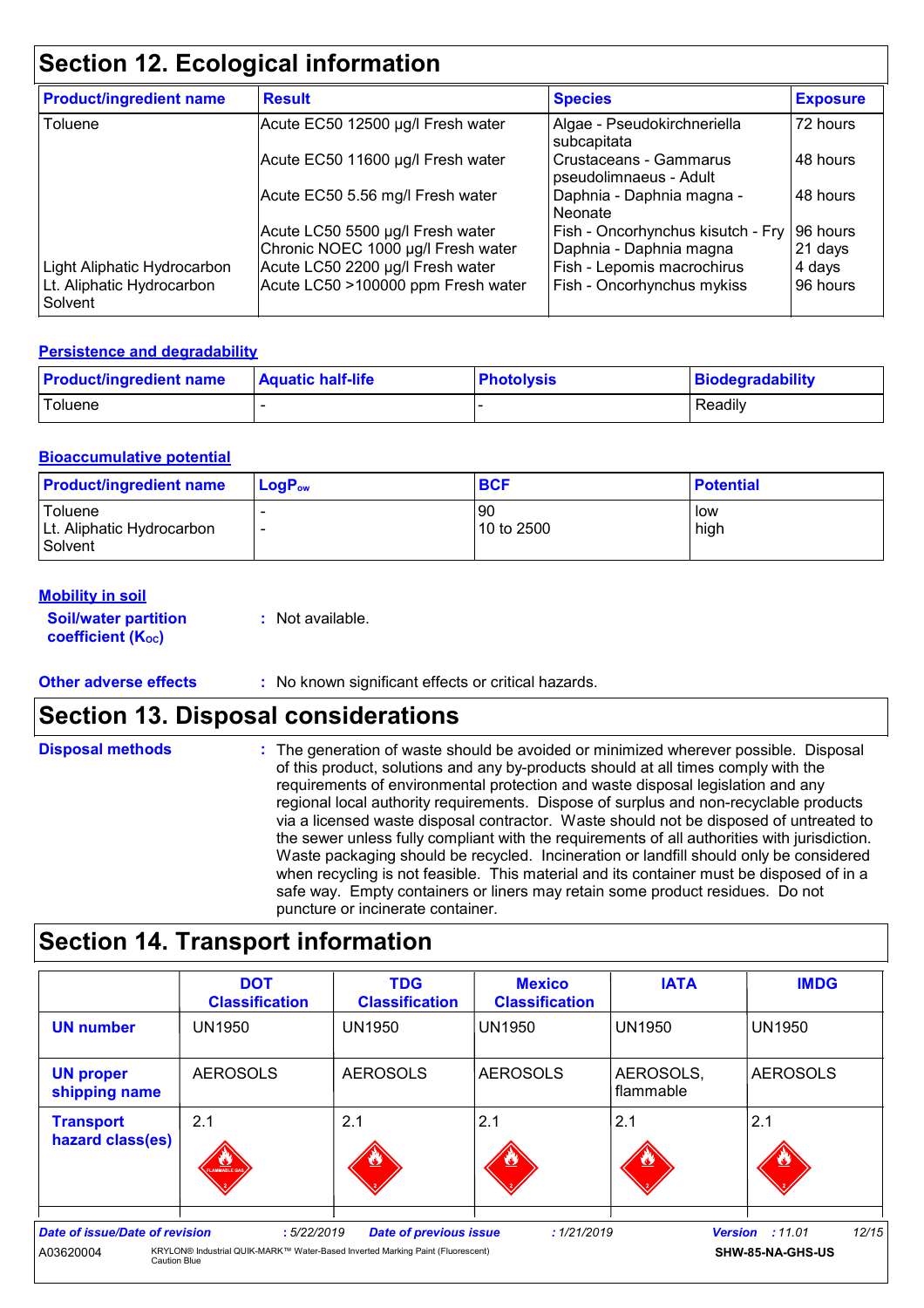| <b>Section 14. Transport information</b>                                        |                  |                  |                                                                                                                                                                                                                                                                                                                                                                                                                                                                                                                                                                                                                                                                                     |                |     |                                                       |
|---------------------------------------------------------------------------------|------------------|------------------|-------------------------------------------------------------------------------------------------------------------------------------------------------------------------------------------------------------------------------------------------------------------------------------------------------------------------------------------------------------------------------------------------------------------------------------------------------------------------------------------------------------------------------------------------------------------------------------------------------------------------------------------------------------------------------------|----------------|-----|-------------------------------------------------------|
| <b>Packing group</b>                                                            |                  |                  |                                                                                                                                                                                                                                                                                                                                                                                                                                                                                                                                                                                                                                                                                     |                |     |                                                       |
| <b>Environmental</b><br>hazards                                                 | No.              |                  | No.                                                                                                                                                                                                                                                                                                                                                                                                                                                                                                                                                                                                                                                                                 | No.            | No. | No.                                                   |
| <b>Additional</b><br>information                                                |                  |                  | Product classified<br>as per the<br>following sections<br>of the<br>Transportation of<br>Dangerous Goods<br>Regulations: 2.<br>13-2.17 (Class 2).                                                                                                                                                                                                                                                                                                                                                                                                                                                                                                                                   |                |     | <b>Emergency</b><br>schedules F-D, S-<br>$\mathsf{U}$ |
|                                                                                 | <b>ERG No.</b>   |                  | ERG No.                                                                                                                                                                                                                                                                                                                                                                                                                                                                                                                                                                                                                                                                             | <b>ERG No.</b> |     |                                                       |
|                                                                                 | 126              |                  | 126                                                                                                                                                                                                                                                                                                                                                                                                                                                                                                                                                                                                                                                                                 | 126            |     |                                                       |
| <b>Special precautions for user :</b>                                           |                  |                  | Multi-modal shipping descriptions are provided for informational purposes and do not<br>consider container sizes. The presence of a shipping description for a particular<br>mode of transport (sea, air, etc.), does not indicate that the product is packaged<br>suitably for that mode of transport. All packaging must be reviewed for suitability<br>prior to shipment, and compliance with the applicable regulations is the sole<br>responsibility of the person offering the product for transport. People loading and<br>unloading dangerous goods must be trained on all of the risks deriving from the<br>substances and on all actions in case of emergency situations. |                |     |                                                       |
| <b>Transport in bulk according</b><br>to Annex II of MARPOL and<br>the IBC Code |                  | : Not available. |                                                                                                                                                                                                                                                                                                                                                                                                                                                                                                                                                                                                                                                                                     |                |     |                                                       |
|                                                                                 |                  |                  | <b>Proper shipping name</b>                                                                                                                                                                                                                                                                                                                                                                                                                                                                                                                                                                                                                                                         | Not available. |     |                                                       |
|                                                                                 | <b>Ship type</b> |                  |                                                                                                                                                                                                                                                                                                                                                                                                                                                                                                                                                                                                                                                                                     | Not available. |     |                                                       |
|                                                                                 |                  |                  | <b>Pollution category</b>                                                                                                                                                                                                                                                                                                                                                                                                                                                                                                                                                                                                                                                           | Not available. |     |                                                       |

# **Section 15. Regulatory information**

### **SARA 313**

SARA 313 (40 CFR 372.45) supplier notification can be found on the Environmental Data Sheet.

#### **California Prop. 65**

WARNING: This product contains chemicals known to the State of California to cause cancer and birth defects or other reproductive harm.

#### **International regulations**

| <b>International lists</b> | : Australia inventory (AICS): Not determined.                |
|----------------------------|--------------------------------------------------------------|
|                            | China inventory (IECSC): Not determined.                     |
|                            | Japan inventory (ENCS): Not determined.                      |
|                            | Japan inventory (ISHL): Not determined.                      |
|                            | Korea inventory (KECI): Not determined.                      |
|                            | Malaysia Inventory (EHS Register): Not determined.           |
|                            | New Zealand Inventory of Chemicals (NZIoC): Not determined.  |
|                            | Philippines inventory (PICCS): Not determined.               |
|                            | Taiwan Chemical Substances Inventory (TCSI): Not determined. |
|                            | Thailand inventory: Not determined.                          |
|                            | Turkey inventory: Not determined.                            |
|                            | Vietnam inventory: Not determined.                           |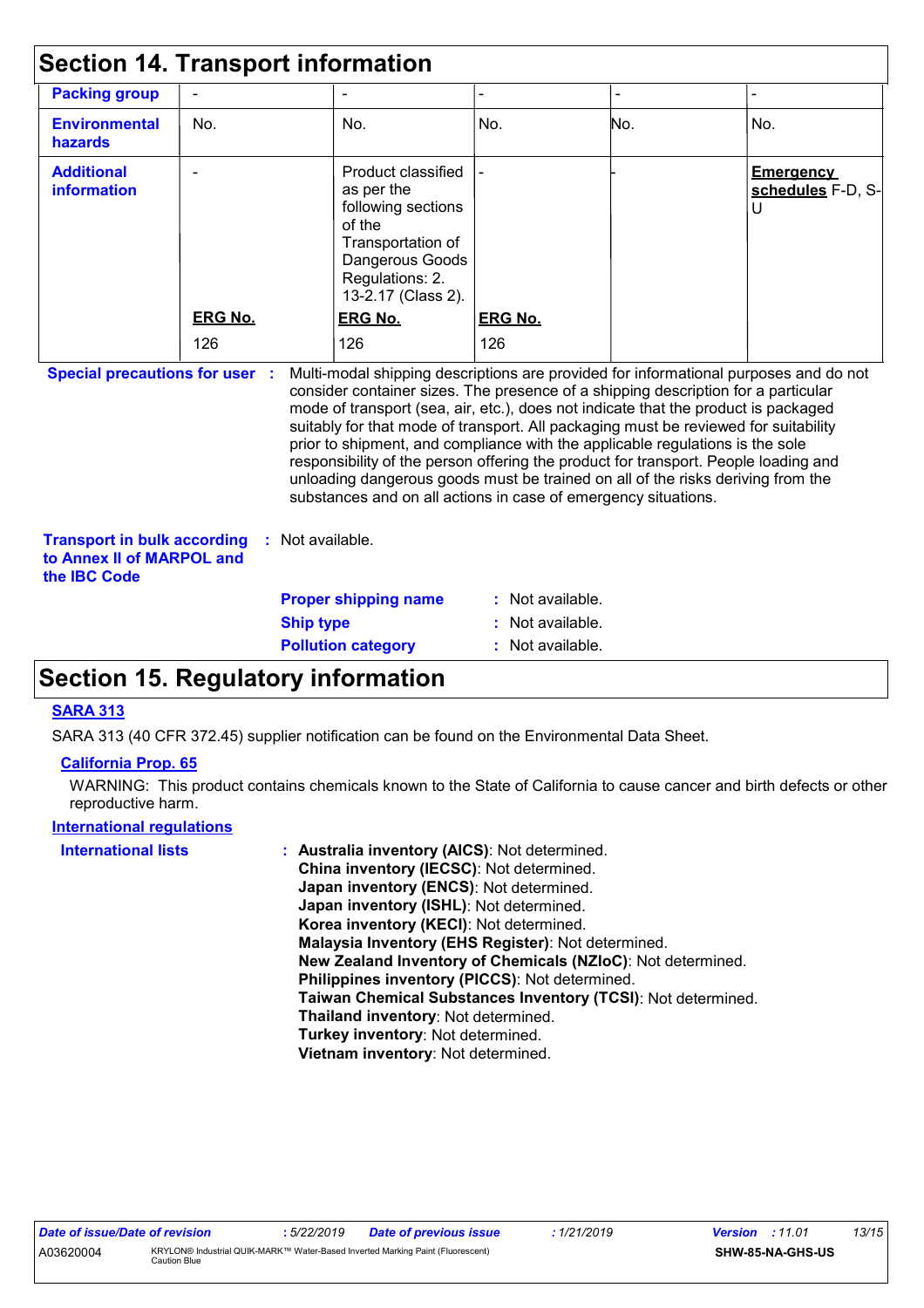# **Section 16. Other information**

**Hazardous Material Information System (U.S.A.)**



**The customer is responsible for determining the PPE code for this material. For more information on HMIS® Personal Protective Equipment (PPE) codes, consult the HMIS® Implementation Manual.**

**Caution: HMIS® ratings are based on a 0-4 rating scale, with 0 representing minimal hazards or risks, and 4 representing significant hazards or risks. Although HMIS® ratings and the associated label are not required on SDSs or products leaving a facility under 29 CFR 1910.1200, the preparer may choose to provide them. HMIS® ratings are to be used with a fully implemented HMIS® program. HMIS® is a registered trademark and service mark of the American Coatings Association, Inc.**

**Procedure used to derive the classification**

| <b>Classification</b>                                                 | <b>Justification</b>  |
|-----------------------------------------------------------------------|-----------------------|
| FLAMMABLE AEROSOLS - Category 1                                       | On basis of test data |
| <b>GASES UNDER PRESSURE - Compressed gas</b>                          | Calculation method    |
| TOXIC TO REPRODUCTION (Unborn child) - Category 2                     | Calculation method    |
| SPECIFIC TARGET ORGAN TOXICITY (SINGLE EXPOSURE) (Respiratory tract   | Calculation method    |
| irritation) - Category 3                                              |                       |
| SPECIFIC TARGET ORGAN TOXICITY (SINGLE EXPOSURE) (Narcotic effects) - | Calculation method    |
| Category 3                                                            |                       |
| SPECIFIC TARGET ORGAN TOXICITY (REPEATED EXPOSURE) - Category 2       | Calculation method    |
| <b>ASPIRATION HAZARD - Category 1</b>                                 | Calculation method    |
|                                                                       |                       |

| <b>History</b>                    |                                                                                                                                                  |                                                                                                                                                                                                                                                                                                                                                                                                                      |
|-----------------------------------|--------------------------------------------------------------------------------------------------------------------------------------------------|----------------------------------------------------------------------------------------------------------------------------------------------------------------------------------------------------------------------------------------------------------------------------------------------------------------------------------------------------------------------------------------------------------------------|
| <b>Date of printing</b>           | : 5/22/2019                                                                                                                                      |                                                                                                                                                                                                                                                                                                                                                                                                                      |
| Date of issue/Date of<br>revision | : 5/22/2019                                                                                                                                      |                                                                                                                                                                                                                                                                                                                                                                                                                      |
| Date of previous issue            | : 1/21/2019                                                                                                                                      |                                                                                                                                                                                                                                                                                                                                                                                                                      |
| <b>Version</b>                    | : 11.01                                                                                                                                          |                                                                                                                                                                                                                                                                                                                                                                                                                      |
| <b>Key to abbreviations</b>       | $\therefore$ ATE = Acute Toxicity Estimate<br><b>BCF</b> = Bioconcentration Factor<br>IBC = Intermediate Bulk Container<br>$UN = United Nations$ | GHS = Globally Harmonized System of Classification and Labelling of Chemicals<br>IATA = International Air Transport Association<br><b>IMDG = International Maritime Dangerous Goods</b><br>LogPow = logarithm of the octanol/water partition coefficient<br>MARPOL = International Convention for the Prevention of Pollution From Ships, 1973<br>as modified by the Protocol of 1978. ("Marpol" = marine pollution) |

**Indicates information that has changed from previously issued version.**

#### **Notice to reader**

**It is recommended that each customer or recipient of this Safety Data Sheet (SDS) study it carefully and consult resources, as necessary or appropriate, to become aware of and understand the data contained in this SDS and any hazards associated with the product. This information is provided in good faith and believed to be accurate as of the effective date herein. However, no warranty, express or implied, is given. The information presented here applies only to the product as shipped. The addition of any material can change the composition, hazards and risks of the product. Products shall not be repackaged, modified, or tinted except as specifically instructed by the manufacturer, including but not limited to the incorporation of products not specified by the manufacturer, or the use or addition of products in proportions not specified by the manufacturer. Regulatory requirements are subject to change and may differ between various locations and jurisdictions. The customer/buyer/user is responsible to ensure that his activities comply with all country, federal, state, provincial or local laws. The conditions for use of the product are not under the control of the manufacturer; the customer/buyer/user is responsible to determine the conditions necessary for the safe use of this product. The customer/buyer/user should not use the product for any purpose other than the purpose shown in the applicable section of this SDS without first referring to the supplier and obtaining written handling instructions. Due to the proliferation of**